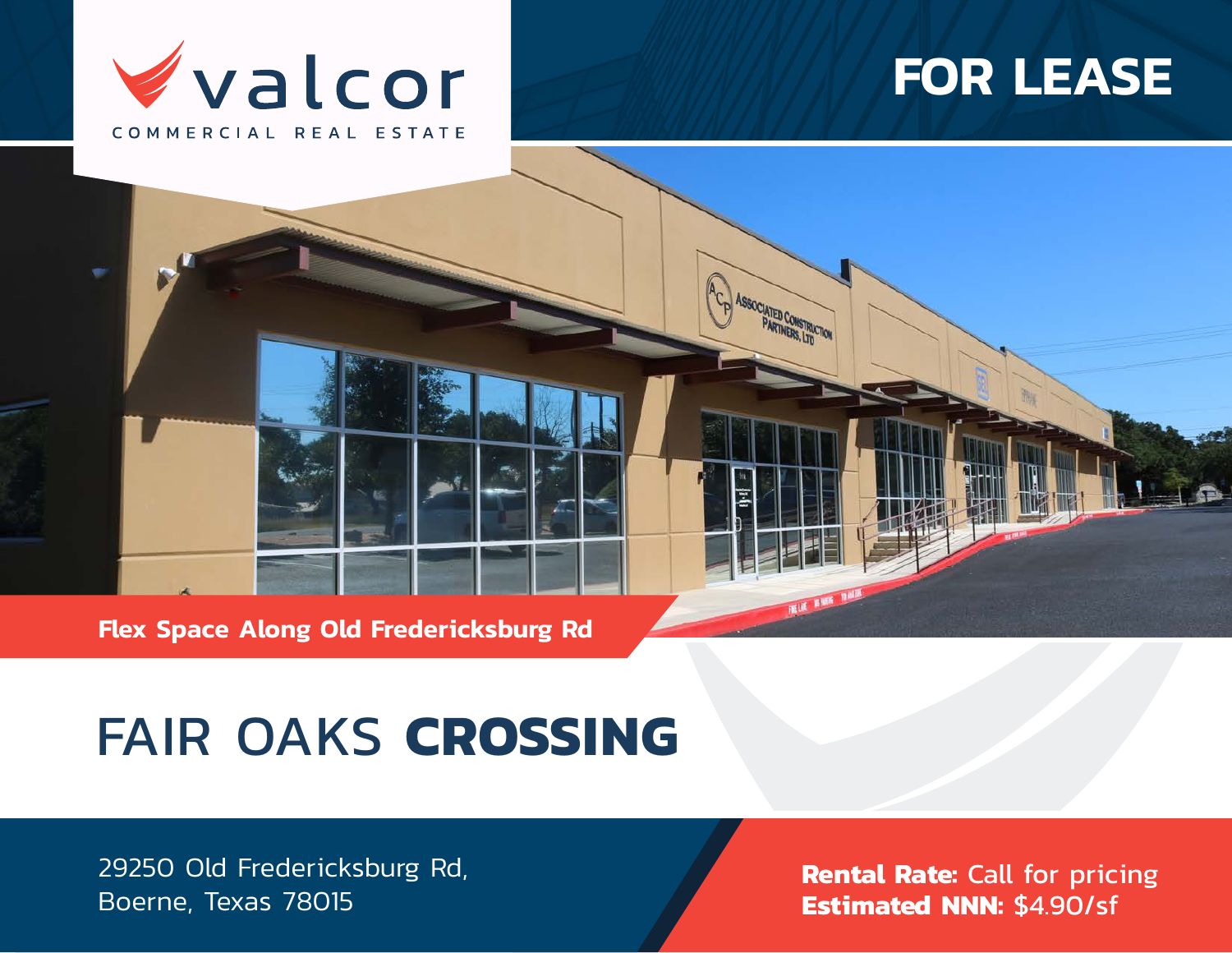## **Location Aerial Execution Aerial Accords** FAIR OAKS CROSSING





### **JARED DAVIS**

210.702.3956 jared@valcorcre.com

### **ADAM SCHILLER**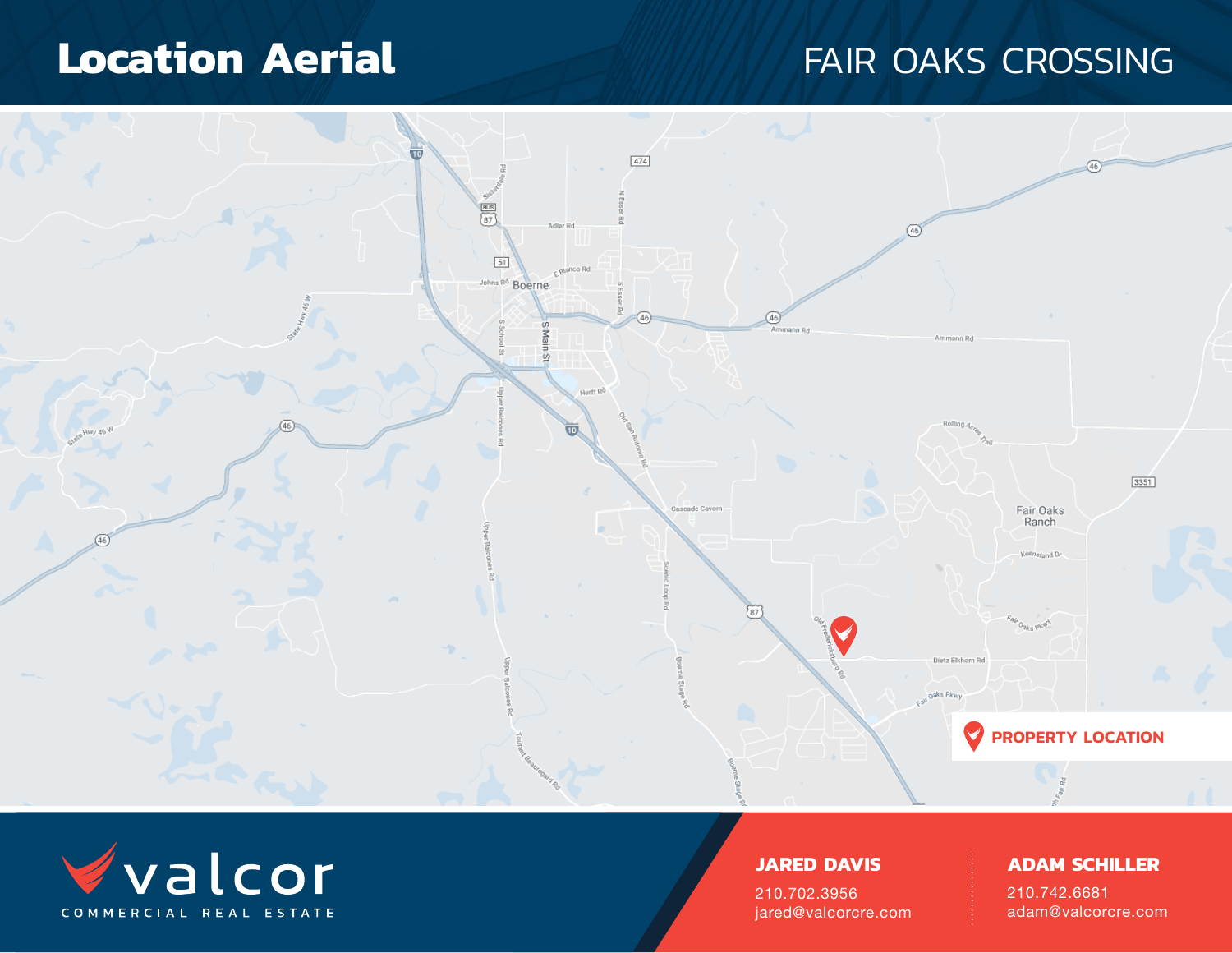## Property Overview **FAIR OAKS CROSSING**





### **JARED DAVIS**

210.702.3956 jared@valcorcre.com

### **ADAM SCHILLER**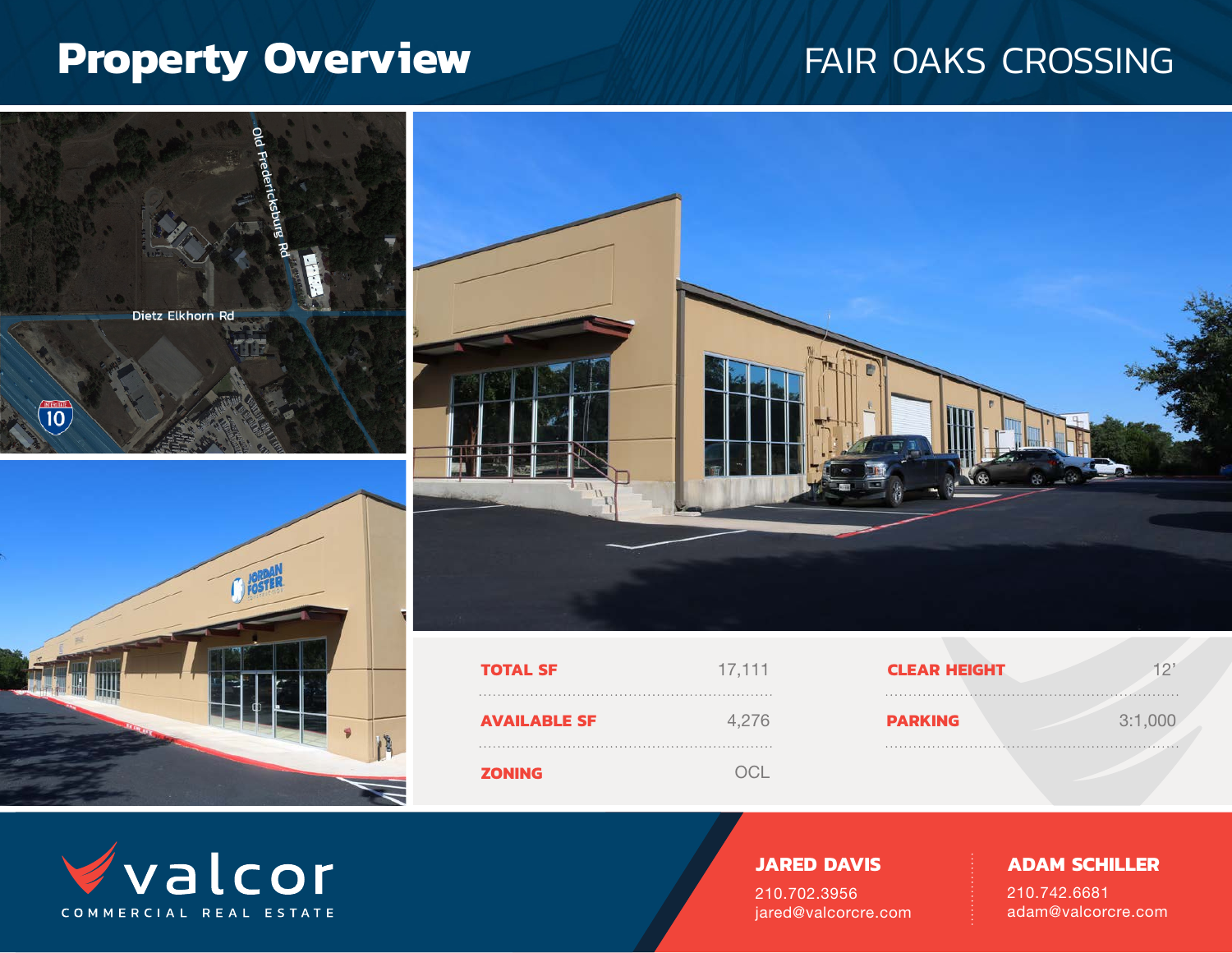## **Site Map FAIR OAKS CROSSING**





#### **JARED DAVIS**

210.702.3956 jared@valcorcre.com

#### **ADAM SCHILLER**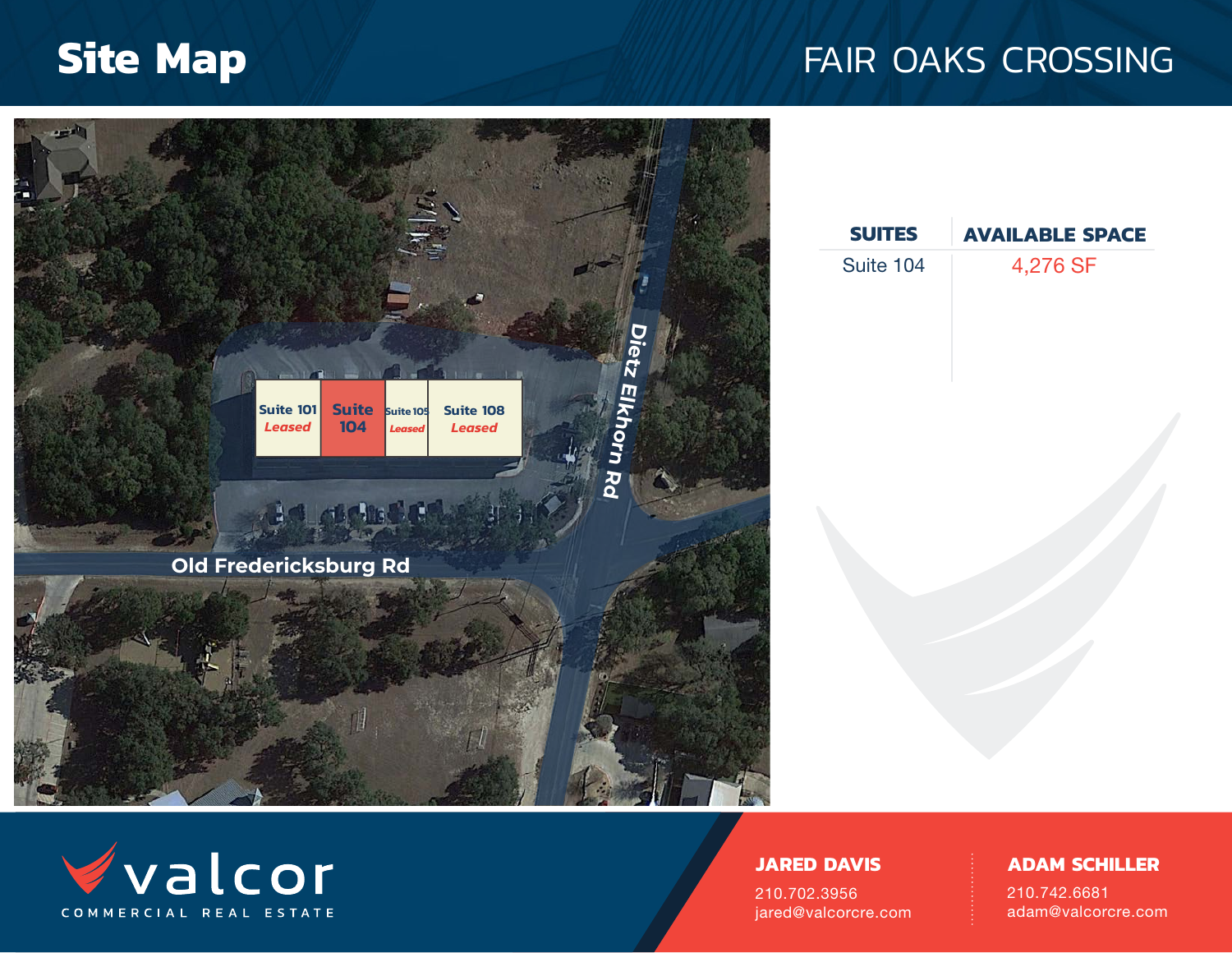### **Site Map FAIR OAKS CROSSING**





#### **JARED DAVIS**

210.702.3956 jared@valcorcre.com

#### **ADAM SCHILLER**